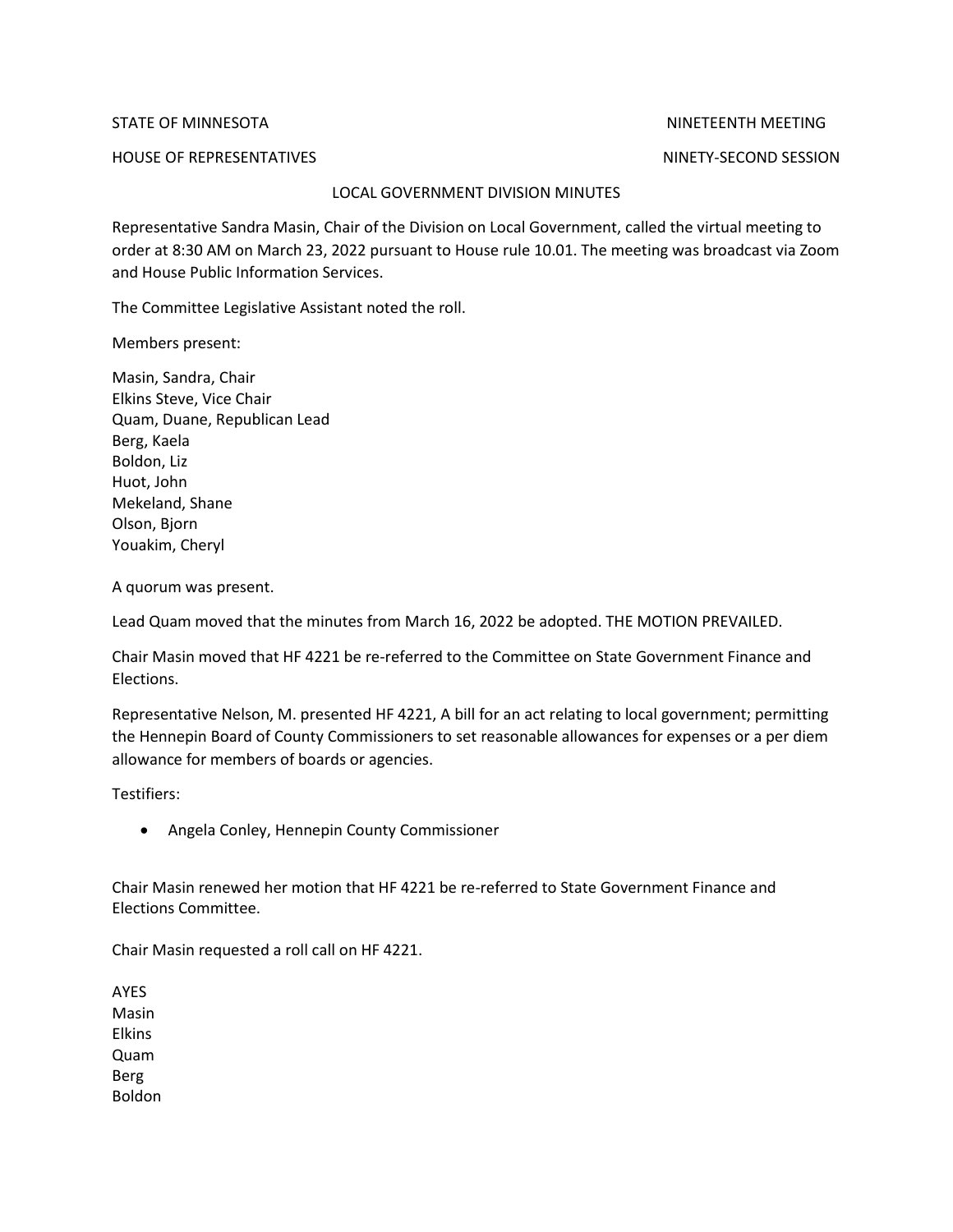Huot Mekeland Olson

## EXCUSED Youakim

There being 8 AYES, and 1 EXCUSED, THE MOTION PREVAILED.

Vice Chair Elkins moved that HF 4141 be re-referred to the Committee on State Government Finance and Elections.

Vice Chair Elkins presented HF 4141, A bill for an act relating to local government; adding conforming industrialized or modular buildings for residential use to the structures that may not be prohibited by regulation.

Testifiers:

• Mary Tingerthal, Former Commissioner of Minnesota Housing Finance Agency

Vice Chair Elkins renewed the motion that HF 4141 be re-referred to State Government Finance and Elections Committee.

Vice Chair Elkins requested a roll call on HF 4141.

AYES Masin Elkins Quam Berg Boldon Huot Mekeland Olson Youakim

There being 9 AYES, and 0 NAYES, THE MOTION PREVAILED.

Vice Chair Elkins moved that HF 4271 be re-referred to the Committee on State Government Finance and Elections.

Vice Chair Elkins presented HF 4271, A bill for an act relating to local government; increasing the threshold for municipal reporting of construction-related and development-related fee collections; requiring the commissioner of labor and industry to establish a cost per square foot valuation of certain properties for the purpose of setting municipal building permit fees.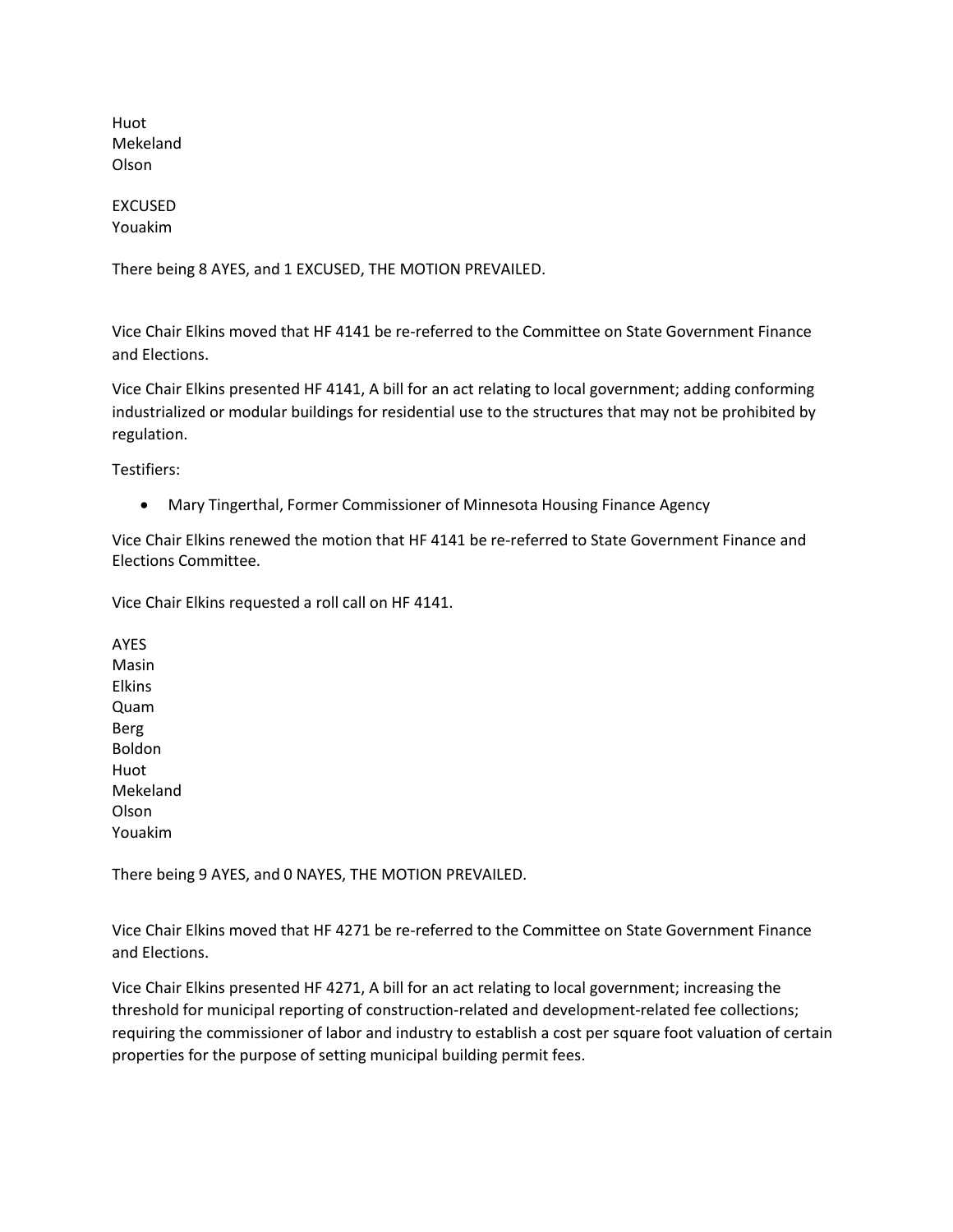Testifiers:

- Nick Erickson, Housing First Minnesota
- Scott McLellan, Director of Construction Codes and Licensing, DOLI

Representative Mekeland moved the A1 amendment.

Representative Mekeland requested a roll call on the A1 amendment.

AYES

Quam Mekeland Olson

NAYES

Masin Elkins Berg Boldon Hout Youakim

There being 3 AYES and 6 NAYES, THE MOTION FAILED. THE AMENDMENT WAS NOT ADOPTED.

Vice Chair Elkins renewed the motion that HF 4271 be re-referred to State Government Finance and Elections Committee.

Vice Chair Elkins requested a roll call on HF 4271.

AYES Masin Elkins Quam Berg Boldon Huot Mekeland Olson Youakim

There being 9 AYES, and 0 NAYES, THE MOTION PREVAILED.

Vice Chair Elkins assumes the gavel at 9:07 AM.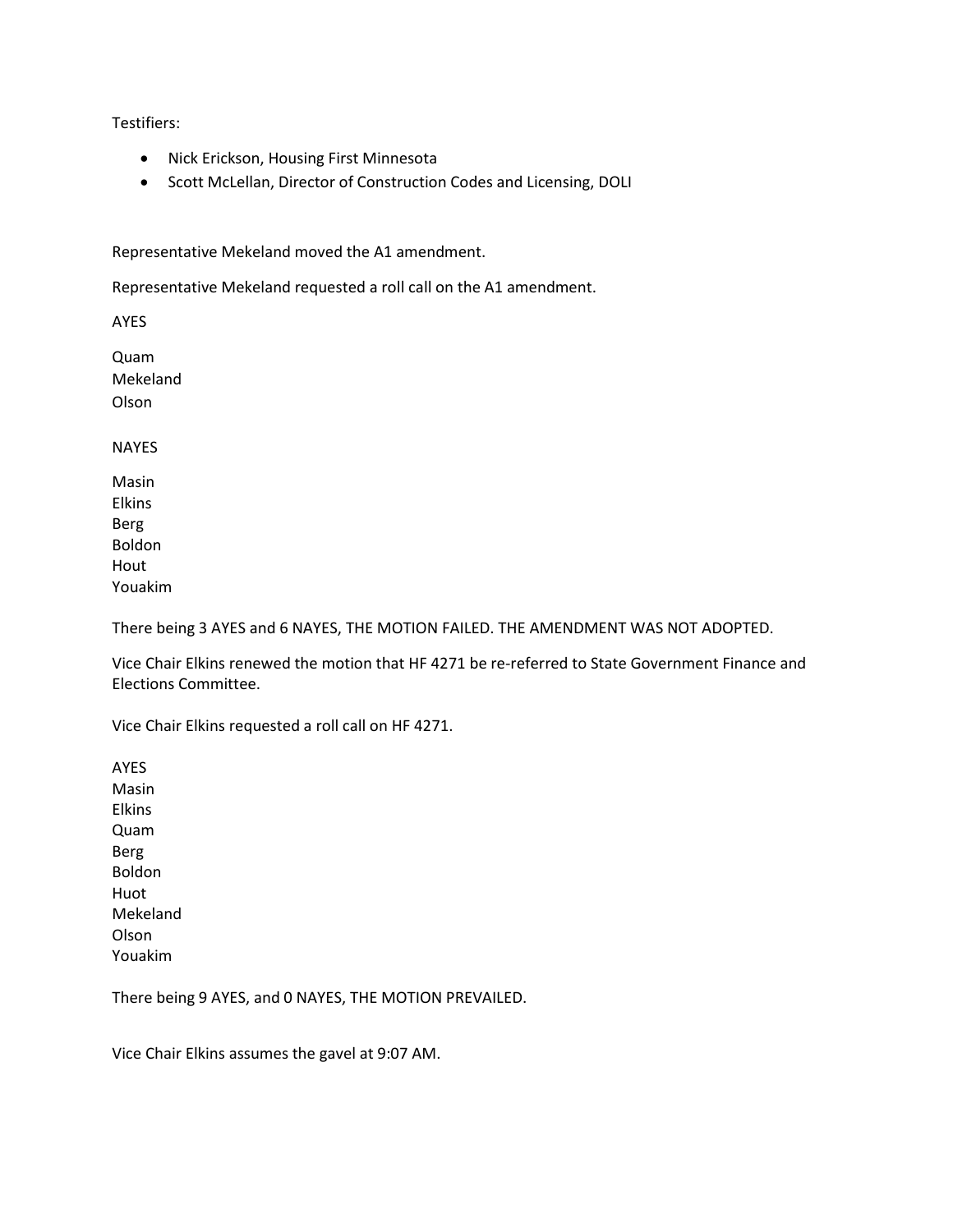Chair Masin moved that HF 4441 be re-referred to the Committee on State Government Finance and Elections.

Chair Masin presented HF 4441, A bill for an act relating to local government; amending the conditions for participation in an open meeting from a nonpublic location; amending Minnesota Statutes 2021 Supplement.

Testifiers:

- Kathleen Gaylord, Dakota County Commissioner
- Irene Kao, League of Minnesota Cities
- Matt Ehling, Minnesota Coalition on Government Information
- Matt Massman, MICA

Chair Masin renewed the motion that HF 4441 be re-referred to State Government Finance and Elections Committee.

Chair Masin requested a roll call on HF 4441.

AYES Masin Elkins Berg Boldon Huot Youakim

**NAYES** Quam Mekeland Olson

There being 6 AYES, and 3 NAYES, THE MOTION PREVAILED.

Chair Masin assumed the gavel at 9:30 AM.

Chair Masin moved that HF 4345 be re-referred to the Committee on State Government Finance and Elections.

Representative Albright presented HF 4345, A bill for an act relating to local government; providing additional investment authority for certain self-insurance pools; proposing coding for new law in Minnesota Statutes.

Representative Youakim moved the A3 amendment. THE MOTION PREVAILED. THE AMENDMENT WAS ADOPTED.